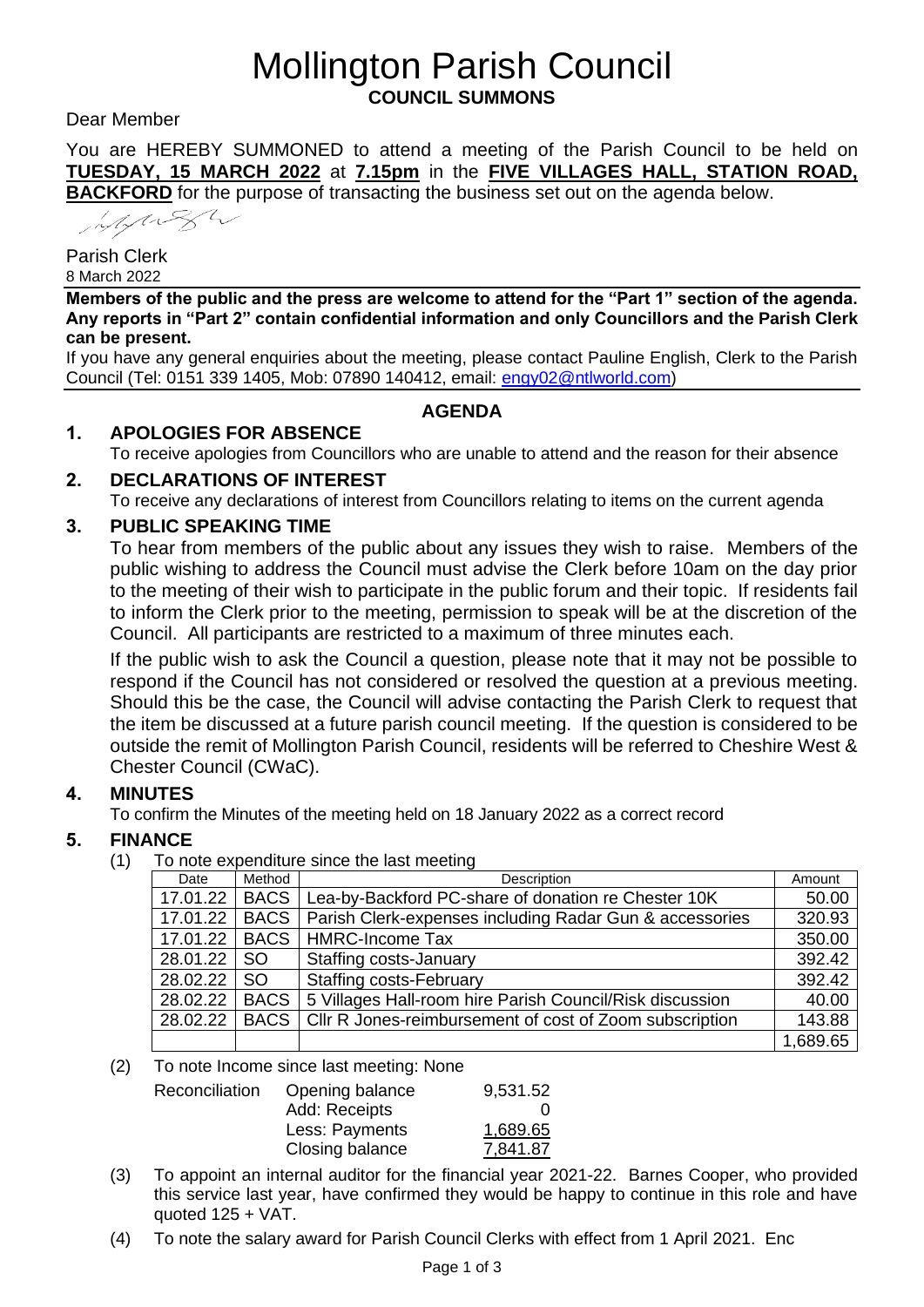# **6. PLANNING**

(1) To note the following application received for comment

| Application No. | Application                                                                                                                                             | Location            | Comments<br>bv   |
|-----------------|---------------------------------------------------------------------------------------------------------------------------------------------------------|---------------------|------------------|
|                 | 22/00592/TPO   Chestnut tree in rear garden - 2-   The Hollows, 18 Townfield<br>3 m (20%) crown reduction and   Lane, Mollington, Chester<br>crown thin | CH <sub>1</sub> 6NJ | 23 March<br>2022 |

#### (2) To note the following decisions made by CWaC since the last Parish Council meeting:

|     | Application No. | Application                                                 | Location                  | Decision |
|-----|-----------------|-------------------------------------------------------------|---------------------------|----------|
|     |                 | 21/04965/TPO   1x oak in front garden - reduce              | The Hollows, 18 Townfield |          |
|     |                 | the tree height by about a half                             | Lane, Mollington, Chester | Approved |
|     |                 |                                                             | CH <sub>1</sub> 6NJ       |          |
|     | 21/02008/FUL    | Change of use of land to   Land at Mere Farm,               |                           |          |
|     |                 | enclosed private dog exercise   Townfield Lane, Mollington, |                           | Approved |
|     |                 | facility including parking and   Chester, Cheshire          |                           |          |
|     |                 | addition of site office/ timber                             |                           |          |
|     |                 | store                                                       |                           |          |
| (3) |                 | To note applications awaiting decision                      |                           |          |

| ╯, | <b>I'D HOTO GPPHOGHOHO GWAHHIY GOOIOIOH</b> |                                                    |                                                                                |
|----|---------------------------------------------|----------------------------------------------------|--------------------------------------------------------------------------------|
|    | Application No.                             | Application                                        | Location                                                                       |
|    |                                             |                                                    | 21/04439/FUL   1.8m brick boundary wall and Eden House, Well Lane, Mollington, |
|    |                                             | tree protection in retrospect at   Chester CH1 6LD |                                                                                |
|    |                                             |                                                    | 21/04742/FUL Erection of detached single Willow Farm Cottage, Well Lane,       |
|    |                                             | storey garage at                                   | Mollington, Chester, Cheshire CH1 6LD                                          |
|    |                                             |                                                    |                                                                                |

# **7. HIGHWAYS, RIGHTS OF WAY AND AMENITY CLEANING**

### (1) **Grove Road Speed Limit**

On 15 March 2022 Cheshire West and Chester Borough Council made the following Traffic Regulation Order in accordance with the provisions of the Road Traffic Regulation Act 1984 which will come into operation on 18 March 2022. The Order will introduce a 40mph speed limit on Grove Road, Mollington from a point 166 metres north of its junction with Gipsy Lane to a point 500 metres north west of its junction with Demage Lane. Signage is already in place.

#### (2) **Parish Council Gardener**

The Parish Council has contracted with a local gardener to spend around 3½ hours a month working on those parts of the village that are not within the remit of CWaC. He has spent his first visit to Mollington working around Well Lane.

#### (3) **Condition of the roads**

Concern has been expressed about the general condition of some of the roads in Mollington

#### (4) **School Bus Services** Enc

Despite the suggestion in October 2021 that there might be possibilities around the 'green agenda' of CWaC this is not possible. All hangs on the outcome of resourcing possibilities from the Bus Services Improvement Plan process. The Council will not adjust their position despite the lobbying efforts of many parents in the area, supported by Ward Councillor Eardley. A copy of a report presented to Saughall & Shotwick Park Parish Council following a meeting with CWaC Members and officers is attached. Enc

### **8. MOLLINGTON SCHOOL AND PLAYING FIELD**

Update on the community use of the school playing field

### **9. HM THE QUEEN'S PLATINUM JUBILEE**

To receive an update on arrangements to celebrate HM The Queen's Platinum Jubilee

### **10. WARN AND INFORM**

To receive an update on proposals